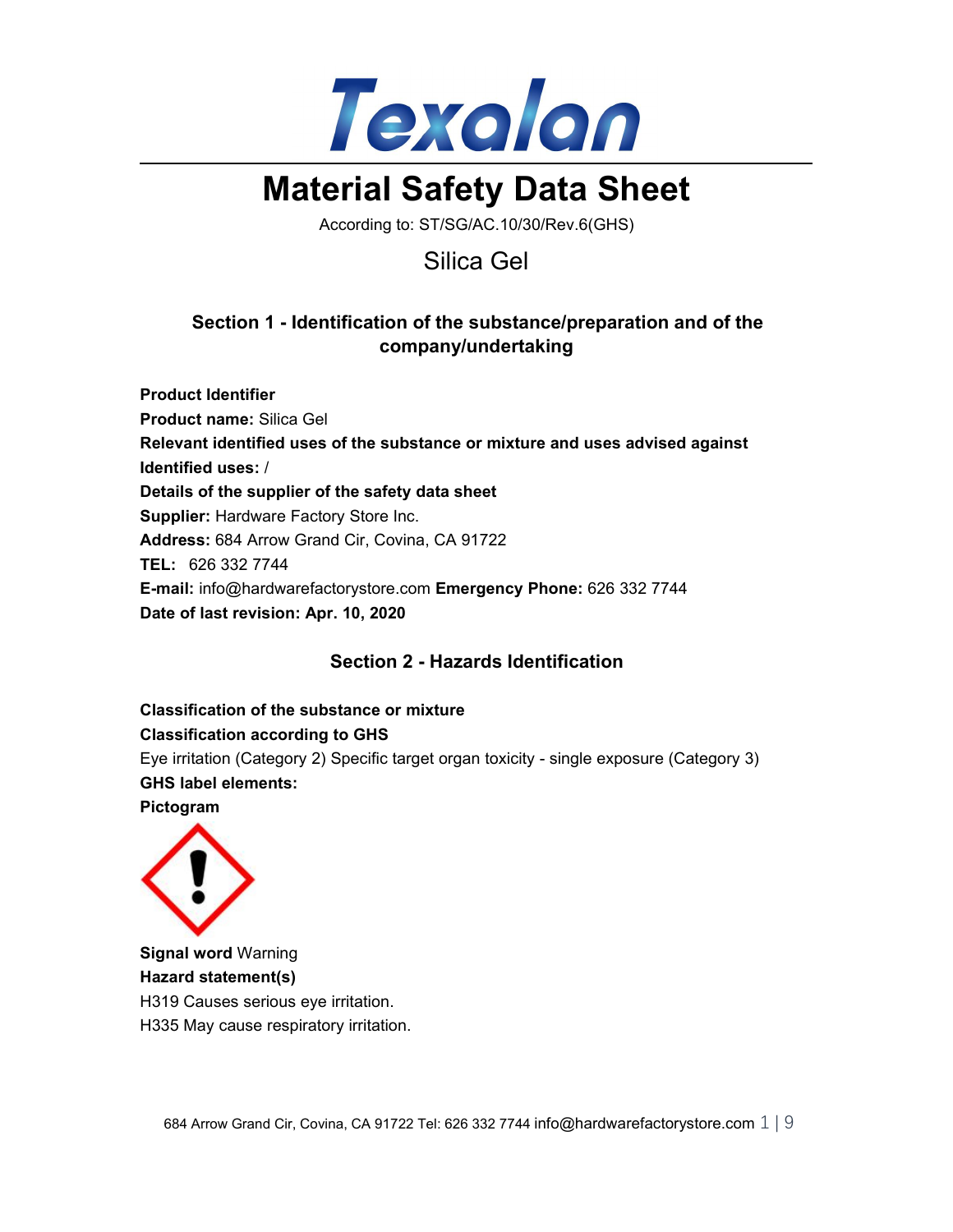

#### **Precautionary statement(s)**

P261 Avoid breathing dust/ fume/ gas/ mist/ vapors/ spray.

P280 Wear protective gloves/ protective clothing/ eye protection/ face protection.

P304 + P340 IF INHALED: Remove to fresh air and keep at rest in a position comfortable for breathing.

P305 + P351 + P338 IF IN EYES: Rinse cautiously with water forseveral minutes. Remove contact lenses, if present and easy to do. Continue rinsing.

P501 Dispose of contents/container in accordance with local/regional/national/international regulations.

#### **Other hazards**

**Physical and chemical hazards:** See Section 10

**Human health hazards:** See Section 11

**Environmental hazards:** See Section 12

## **Section 3 - Composition/Information on Ingredient**

#### **Chemical composition**

| <b>Component</b> | <b>CAS No.</b>                           | Formula          | <b>Composition</b> | EC No.    | <b>GHS CLASS</b>                      |
|------------------|------------------------------------------|------------------|--------------------|-----------|---------------------------------------|
| Silicaamorphous  | 112926-00-8/<br>7631-86-9/<br>63231-67-4 | SiO <sub>2</sub> | 98.5%              | 231-545-4 | Eye Irrit. 2<br>STOT SE3<br>H319 H335 |
| Water            | 7732-18-5                                | H <sub>2</sub> O | 1.5%               | 231-791-2 |                                       |

**For the full text of H-Statements in this Section,see Section 16.**

## **Section 4-First Aid Measures**

#### **Description of first aid measures**

**Eye Contact:** In case of overexposure to dusts or fumes, immediately flush eyes with plenty of water for atleast 15 minutes occasionally lifting the eye lids. Get medical attention if irritation persists. Thermal burns should be treated as medical emergencies.

**Skin Contact:** In case of overexposure to dusts or particulates, wash with soap and plenty of water. If irritation develops and persists, seek medical attention.

**Ingestion:** Do not induce vomiting. Never give anything by mouth to an unconscious person. Wash out mouth with water. Loosen tight clothing such as a collar, tie, belt or waistband. Get medical aid if irritation develops and persists.

684 Arrow Grand Cir, Covina, CA 91722 Tel: 626 332 7744 info@hardwarefactorystore.com  $2 \mid 9$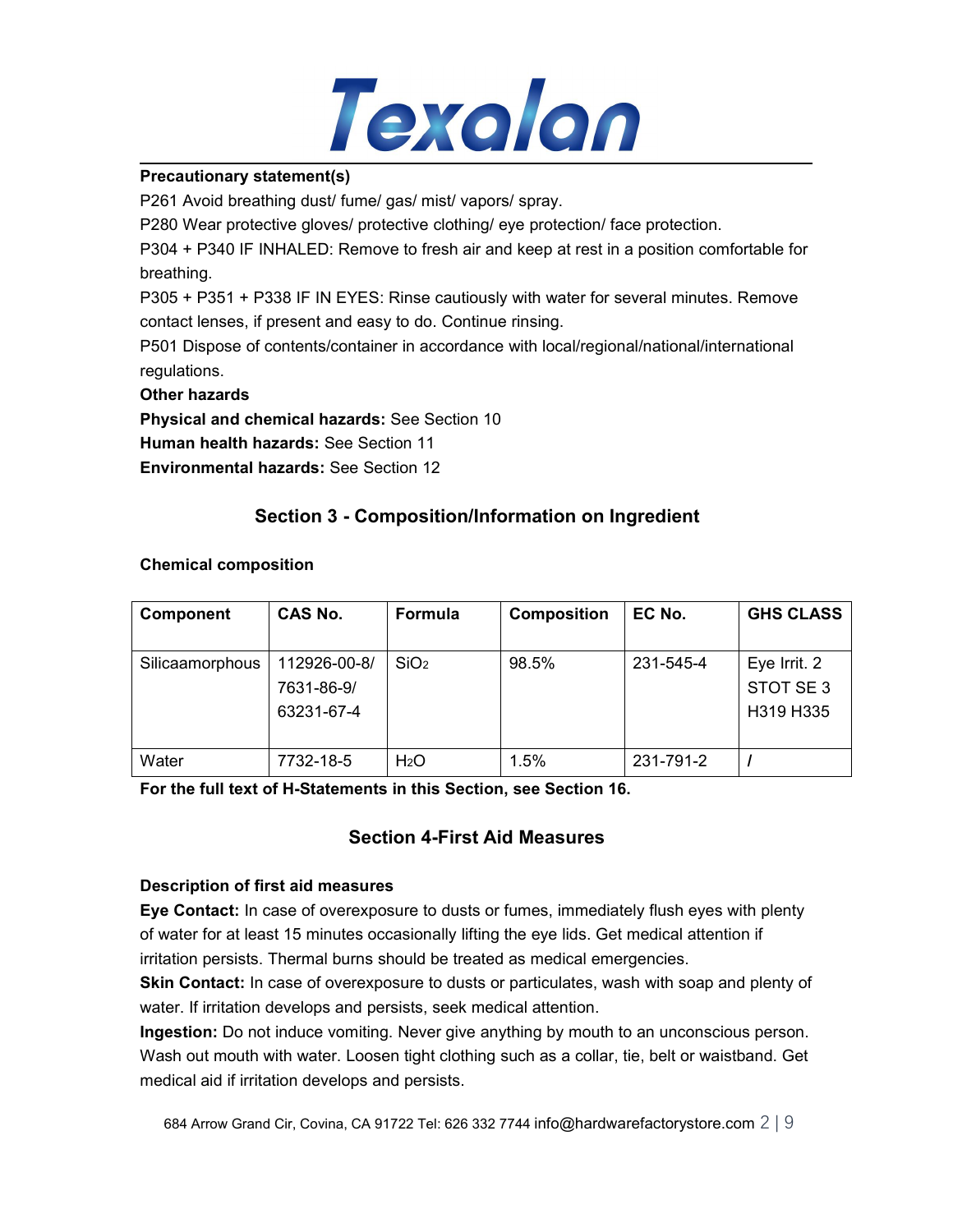

**Inhalation:** Remove from exposure and move to fresh air immediately. Loosen tight clothing such as a collar, tie, belt or waistband. If not breathing, give artificial respiration. If breathing is difficult, give oxygen. Get medical aid if cough or other symptoms appear.

**Personal protective equipment for first-aid responders:**

No further relevant information available.

#### **Most important symptoms/effects, acute and delayed:**

No further relevant information available.

**Indication of immediate medical attention and special treatment needed:** Treat symptomatically.

## **Section 5 – Fire-Fighting Measures**

#### **Extinguishing media**

#### **Suitable Extinguishing Media:**

Use agent most appropriate to extinguish surrounding fire. Use water spray, dry chemical, carbon dioxide, or chemical foam.

#### **Special hazards arising from the substance or mixture:**

Thermal decomposition can lead to release of irritating gases and vapors. Under fire conditions toxic fumes may be released.

#### **Advice for firefighters:**

As in any fire, wear self-contained breathing apparatus pressure-demand, MSHA/NIOSH (approved or equivalent) and full protective gear.

## **Section 6 - Accidental Release Measures**

#### **Personal precautions, protective equipment and emergency procedures**

Ensure adequate ventilation. Use personal protective equipment.Keep people away from and upwind of spill/leak.

Evacuate personnel to safe areas. Spilled or released at long industrial condition: Remove ignition sources. Keep away from heat and flame, evacuate area. Avoid breathing dust, vapor, smoke. Shut off source of the leak only if it is easy to do so. Pellets remained on ground may cause slipping.

#### **Environmental precautions**

Keep spilled material out of sewers, ditches and bodies of water.

#### **Methods and materials for containment and cleaning up**

Sweep up and place in suitable containers for recycle or disposal according to local / national regulations (see section 13). Keep in suitable, closed containers for disposal.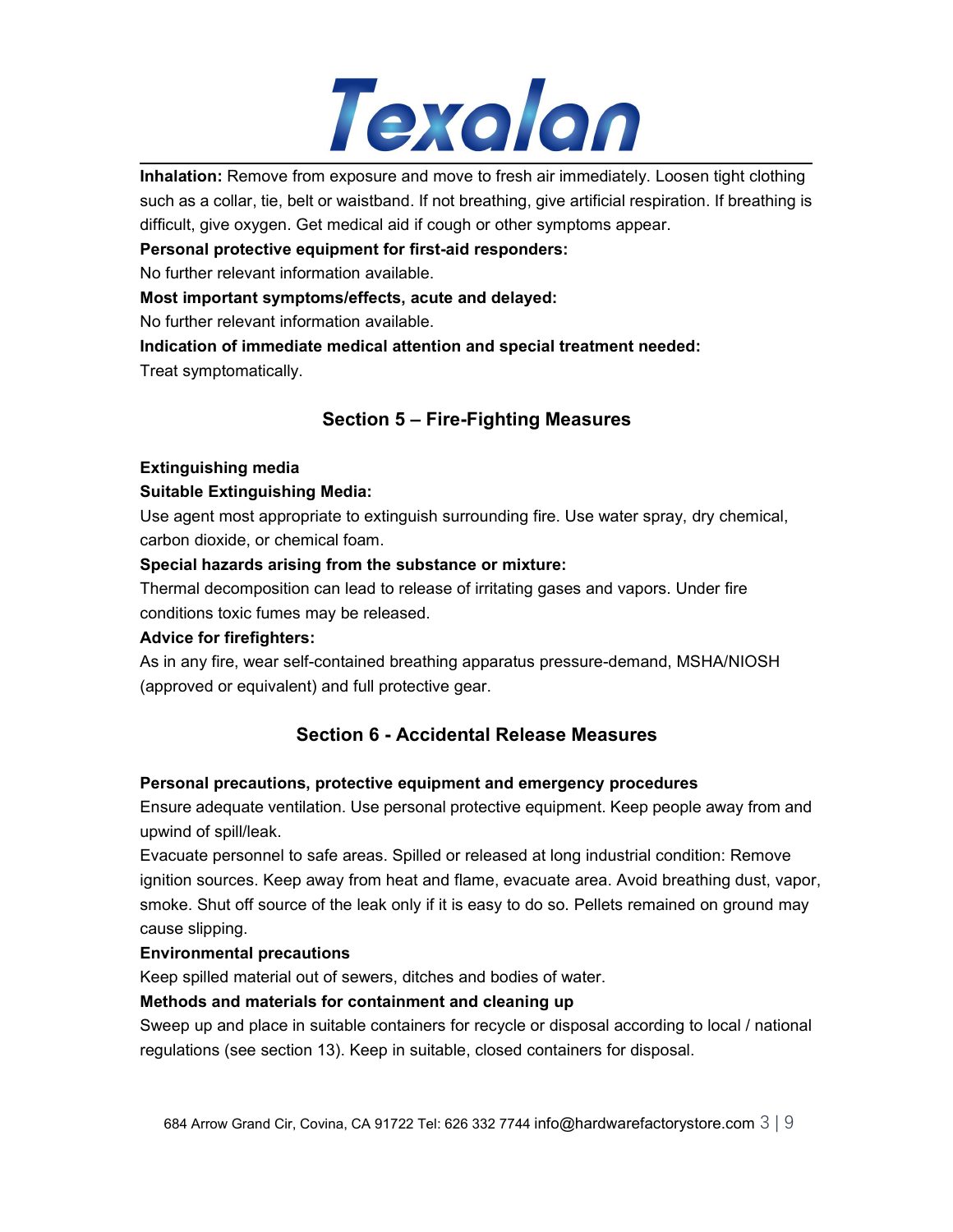

#### **Reference to other sections**

See Section 7 for information on safe handling. See Section 8 for information on personal protection equipment.<br>See Section 13 for disposal information.

## **Section 7 - Handling and Storage**

#### **Precautions for safe handling**

Pneumatic material handling and processing equipment may generate dust of sufficiently small particle size that, when suspended in air, may be explosive. In accordance with good industrial practice, handle with care and avoid unnecessary personal contact. Wash thoroughly after handling. Use with adequate ventilation. Minimize dust generation and accumulation. To prevent dust storms, air transport pipes, bag filters and storage tanks need to install devices to eliminate static electricity and grounding, bag filters of the filter with conductive material. Avoid contact with eyes. Avoid breathing dust, vapor, mist, or gas. Do not eat, drink or smoke while handling the product.

Keep away from sources of ignition.

#### **Conditions for safe storage, including any incompatibilities**

Keep away from heat, sparks, and flame. Store in a cool, dry, well-ventilated away from incompatible substances.

Keep away from sources of ignition. Do not store in direct sunlight. Temperatures in excess may cause resin degradation. Keep out of the reach of children.

**Specific end uses** No data available

## **Section 8 - Exposure Controls/Personal Protection**

#### **Control parameters**

#### **Exposure limits:**

CAS# 112926-00-8/7631-86-9/63231-67-4: OSHA:PEL-TWA 20 mppcf (80 mg/m3/%SiO2)

NIOSH: REL-TWA 6 mg/m<sup>3</sup>

Australia- TWA: 2 mg/m<sup>3</sup> (respirable dust)

#### **Engineering Controls**

Facilities storing or utilizing this material should be equipped with an eyewash facility and a safety shower. Use adequate ventilation to keep airborne concentrations low.

#### **Personal Protective Equipment**

**Eyes Protection:** No special eye protection is normally required.If operating conditions create dust that is not adequately controlled, wear appropriate goggles.

684 Arrow Grand Cir, Covina, CA 91722 Tel: 626 332 7744 info@hardwarefactorystore.com  $4 \mid 9$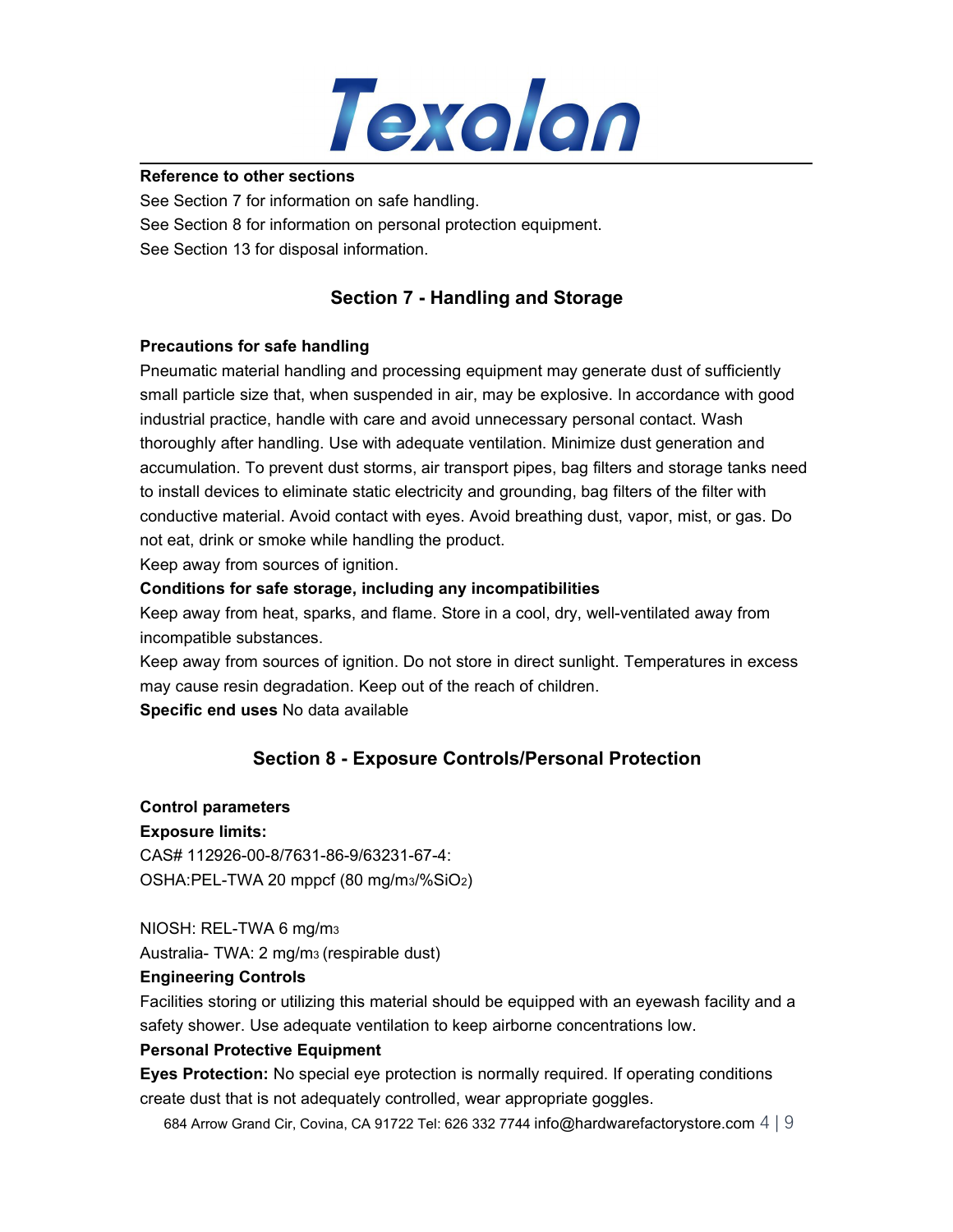

**Skin Protection:** For prolonged or repeated contact use protective gloves.

**Body Protection:** Choose body protection according to the amount and concentration of the dangerous substance at the work place.

**Respirators Protection:** Follow the OSHA respirator regulations found in 29 CFR 1910.134 or European Standard EN 149. Use a NIOSH/MSHA or European Standard EN 149 approved respirator if exposure limits are exceeded or if irritation or other symptoms are experienced. **Other Protection:** Do not eat, smoke or drink where material is handled, processed or stored. Wash hands carefully before eating or smoking. To maintain good health habits.

## **Section 9 - Physical and Chemical Properties**

**Physical State** Powder **Color** White **Odor** Odorless **pH** 6-8 **Melting point/freezing point** 1610℃ **Boiling point or initial boiling point and boiling range** 2230℃ **Flash point** Not applicable **Flammability (solid, gas)** No data available **Lower and upper explosion limit/ flammability limit** No data available **Vapour pressure** No data available **Relative vapour density** No data available **Density/Relative density** 400-500 g/L **Solubility** Insoluble **Partition coefficient: n-octanol/water** No data available **Auto-ignition temperature** No data available **Decomposition temperature** No data available **Kinematic viscosity** No data available **Particle characteristics** No data available

## **Section 10 - Stability and Reactivity**

**Reactivity** No data available

**Chemical stability** Stable under normal conditions.

**Possibility of hazardous reactions**

Hazardous Polymerization Will not occur.

Hazardous Reactions None under normal processing.

**Conditions to avoid** Incompatible materials. Ignition sources, excess heat.

**Incompatible materials** Strong oxidizing agents, strong acids, strong bases. Chlorine

684 Arrow Grand Cir, Covina, CA 91722 Tel: 626 332 7744 info@hardwarefactorystore.com  $5 | 9$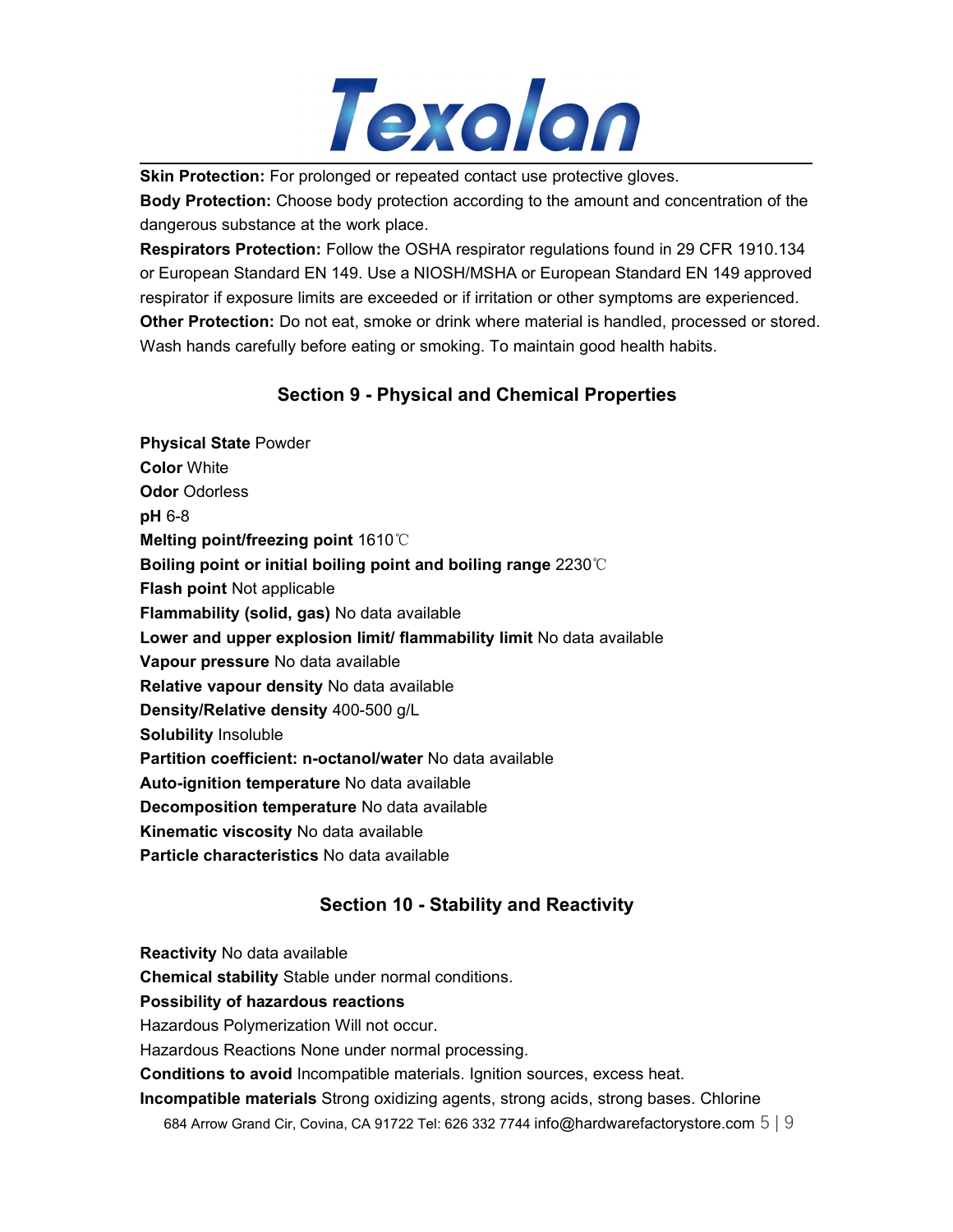

trifluoride, Ethylene oxide, Hydrogen fluoride, Oxygen difluoride, Sodium nitrate. **Hazardous decomposition products** May produce irritating and toxic fumes and gases.

## **Section 11 - Toxicological Information**

## **Information on toxicological effects Acute toxicity:** CAS# 7631-86-9: Oral, rat: LD50 >3160 mg/kg; **Skin corrosion/irritation** No data available **Serious eye damage/eye irritation** No data available **Respiratory or skin sensitization** No data available **Germ cell mutagenicity** No data available **Carcinogenicity** Silica-amorphous - IARC: No component of this product present at levels greater than or equal to 0.1% is identified as probable, possible or confirmed human carcinogen by IARC. Water- Not listed as a carcinogen by ACGIH, IARC, NTP, or CA Prop 65. **Reproductive toxicity** No data available **Specific target organ toxicity - single exposure** No data available **Specific target organ toxicity - repeated exposure** No data available **Aspiration hazard** No data available **Potential Health Effects**

**Eye:** Dusts or particulates may cause mechanical irritation including pain, tearing, and redness. Vapors and fumes from burning material may cause irritation. Scratching of the cornea can occur if eye is rubbed. Contact with the heated material may cause thermal burns. **Skin:** No special hazard risk under normal use. Dusts or particulates may cause mechanical irritation due to abrasion. Contact with heated material may cause thermal burns.

**Ingestion:** Ingestion is an unlikely route of exposure; no hazard in normal industrial use. If ingested in sufficient quantity may cause injury such as gastrointestinal disturbances. May be a choking hazard.

**Inhalation:** Inhalation of airborne particulate may lead to mechanical irritation of the respiratory tract and mucous membranes. Vapors and fumes from molten or burning material may cause respiratory irritation, headache, and nausea. Inhalation of excessive levels of dust or fumes may be harmful. If it is contaminated with crystalline silica it may produce severe lung effects, including emphysema and pulmonary fibrosis due to the contaminating silica.

#### **Signs and Symptoms of Exposure**

Irritating vapors to respiratory system and eyes may form when polymer is processed at high temperatures.

684 Arrow Grand Cir, Covina, CA 91722 Tel: 626 332 7744 info@hardwarefactorystore.com  $6 \mid 9$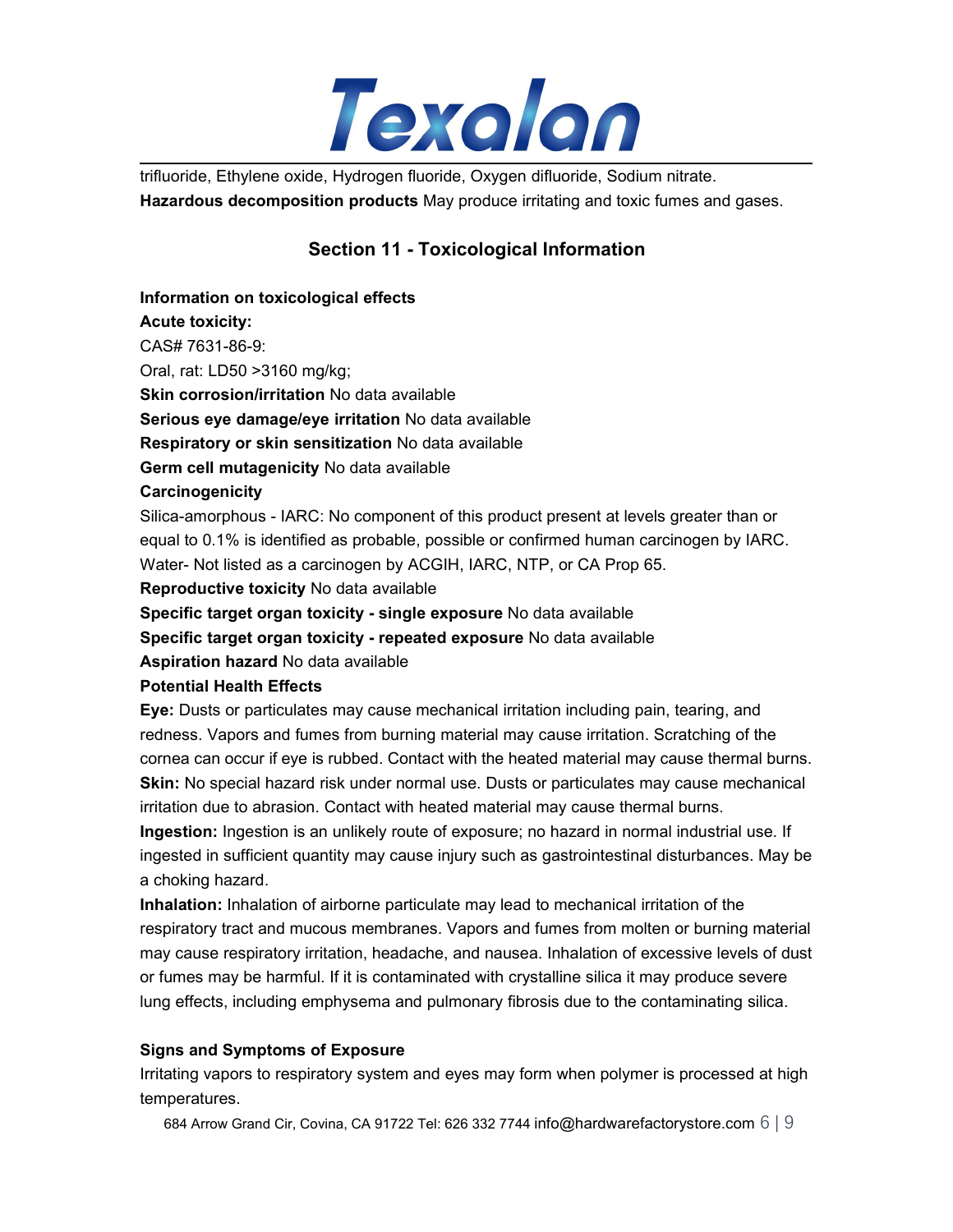

Molten or heated material in skin contact can cause severe burns. Silica gel is a synthetic amorphous silica, not to be confused with crystalline silica such as quartz, cristobalite, or tridymite or with diatomaceous earth or other naturally occurring forms of amorphous silica that frequently contain crystalline forms. Epidemiological studies indicate a low potential for health effects. Prolonged inhalation of crystalline silica may result in silicosis, a disabling pulmonary fibrosis characterized by fibrotic changes and miliary nodules in the lungs, a dry cough, shortness of breath, emphysema, decreased chest expansion, and increased susceptibility to tuberculosis. In advanced stages, loss of appetite, pleuritic pain, and total incapacity to work. Advanced silicosis may result in death due to cardiac failure or destruction of lung tissue. To the best of our knowledge, the chemical, physical, and toxicological properties have not been thoroughly investigated.

#### **Additional Information**

**RTECS#:** CAS# 7631-86-9: VV7310000/ CAS# 112926-00-8/63231-67-4: VV8850000/ CAS# 7732-18-5:

ZC0110000

## **Section 12 - Ecological Information**

**Toxicity** No data available

**Persistence and degradability** No data available

**Bioaccumulative potential** No data available

**Mobility in soil** No data available

**Results of PBT and vPvB assessment** No data available

**Other adverse effects** Do not empty into drains.

Section 13 - Disposal Considerations

**Waste treatment methods**

**Waste from Residues / Unused Products:** Chemical waste generators must determine whether a discarded chemical is classified as a hazardous waste. Additionally, waste generators must consult state and local hazardous waste regulations to ensure complete and accurate classification.

**Contaminated packaging:** Contaminated packaging material should be treated equivalent to residual chemical.

Clean packaging material should be subjected to waste management schemes (recovery recycling, reuse) according to local legislation.

## **Section 14 - Transport Information**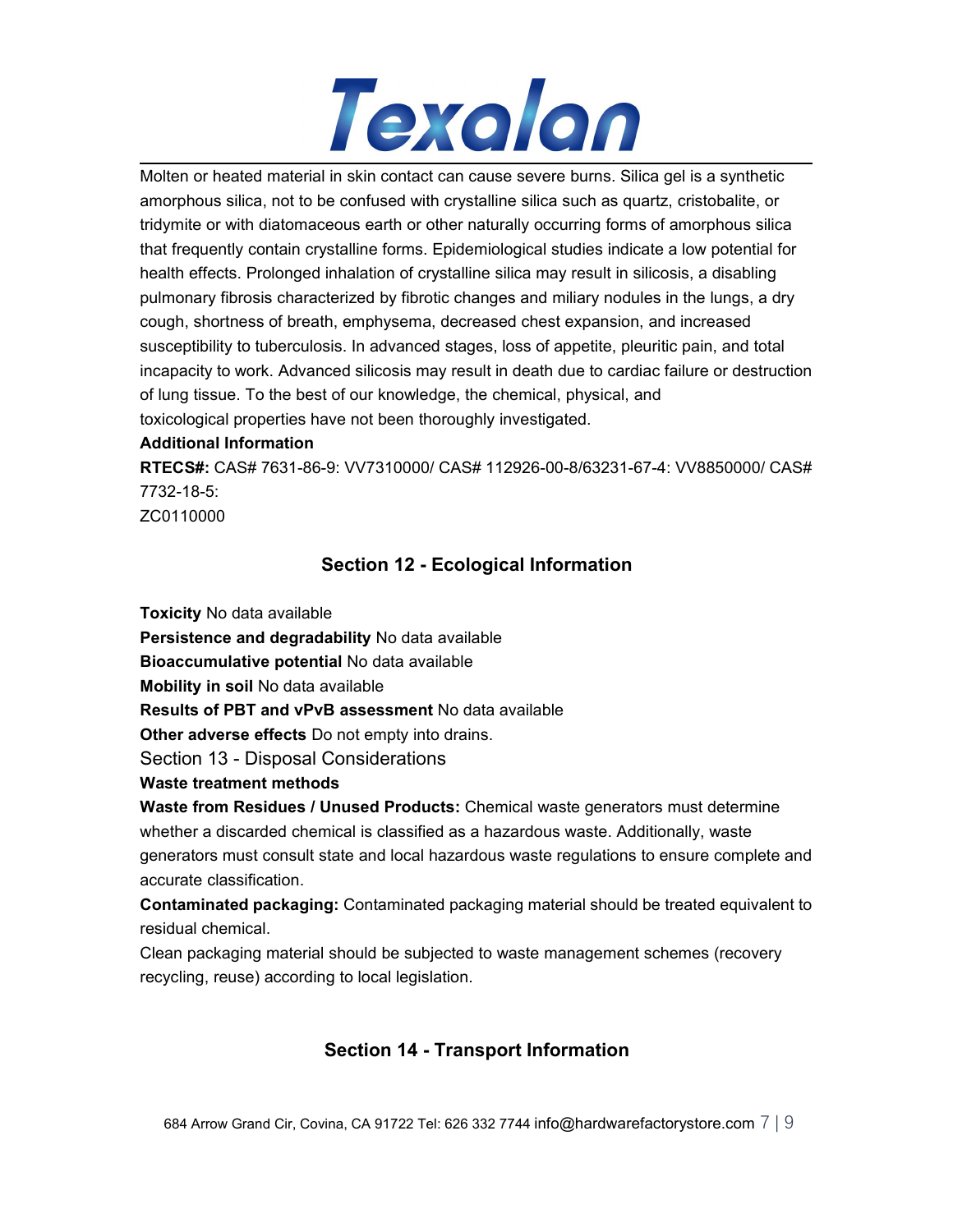

|                                | <b>IATA</b>   | <b>IMDG</b>   | <b>RID/ADR</b> |
|--------------------------------|---------------|---------------|----------------|
| <b>Proper shipping</b><br>name | Not regulated | Not regulated | Not regulated  |
| <b>Hazard class</b>            |               |               |                |
| Un number                      |               |               |                |
| <b>Packing group</b>           |               |               |                |

## **Section 15 - Regulatory Information**

**Safety, health and environmental regulations specific for the product in question Regulatory information: Reference to the local, national, US, EU, CA and international regulations.**

#### **Canada**

All chemicals in this product s are listed on Canada's DSL List.

**US Federal**

#### **Toxic Substance Control Act (TSCA)**

All chemicals in this product are listed on the TSCA Inventory.

#### **China**

**Inventory of Existing Chemical Substances Produced or Imported in China (IECSC)** All chemicals in this product are listed on the IECSC Inventory.

## **Section 16 - Additional Information**

To the best of our knowledge, the information contained herein is accurate. However, neither the above named supplier nor any of its subsidiaries assumes any liability whatsoever for the accuracy or completeness of the information contained herein.

Final determination of suitability of any material is the sole responsibility of the user. All materials may present unknown hazards and should be used with caution. Although certain hazards are described herein, we cannot guarantee that these are the only hazards that exist.

Text of H-code(s) mentioned in Section 3

Eye Irrit. 2: Eye irritation(Category 2)

STOT SE 3: Specific target organ toxicity - single exposure(Category 3)

H319 Causes serious eye irritation.

H335 May cause respiratory irritation.

Other Information: